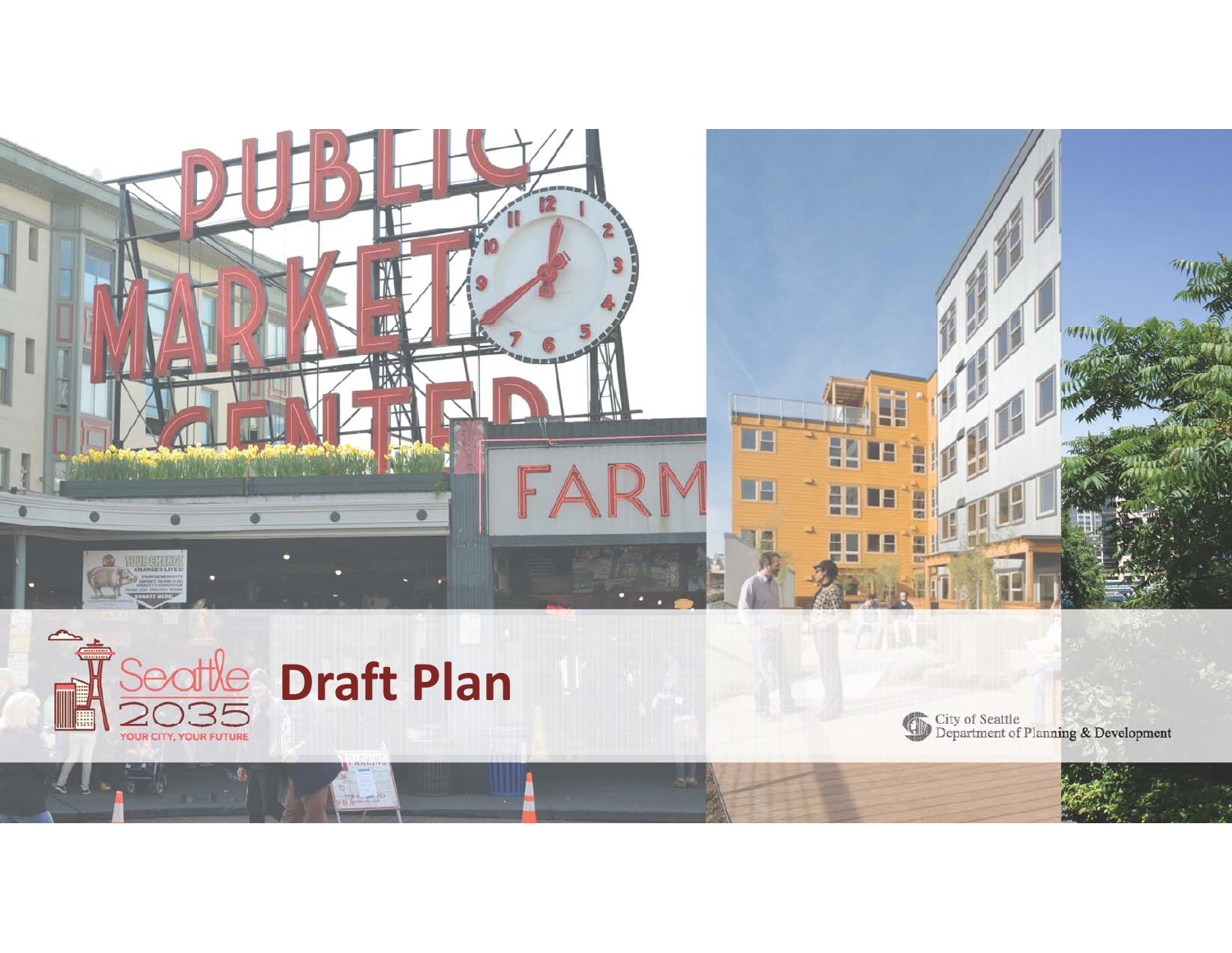# **What is the Seattle 2035 Draft Comprehensive Plan?**



- A framework for the next 20 years
- Looks at both past trends and future opportunity
- Reflects our four core values
- Emphasis in 2015‐ equity

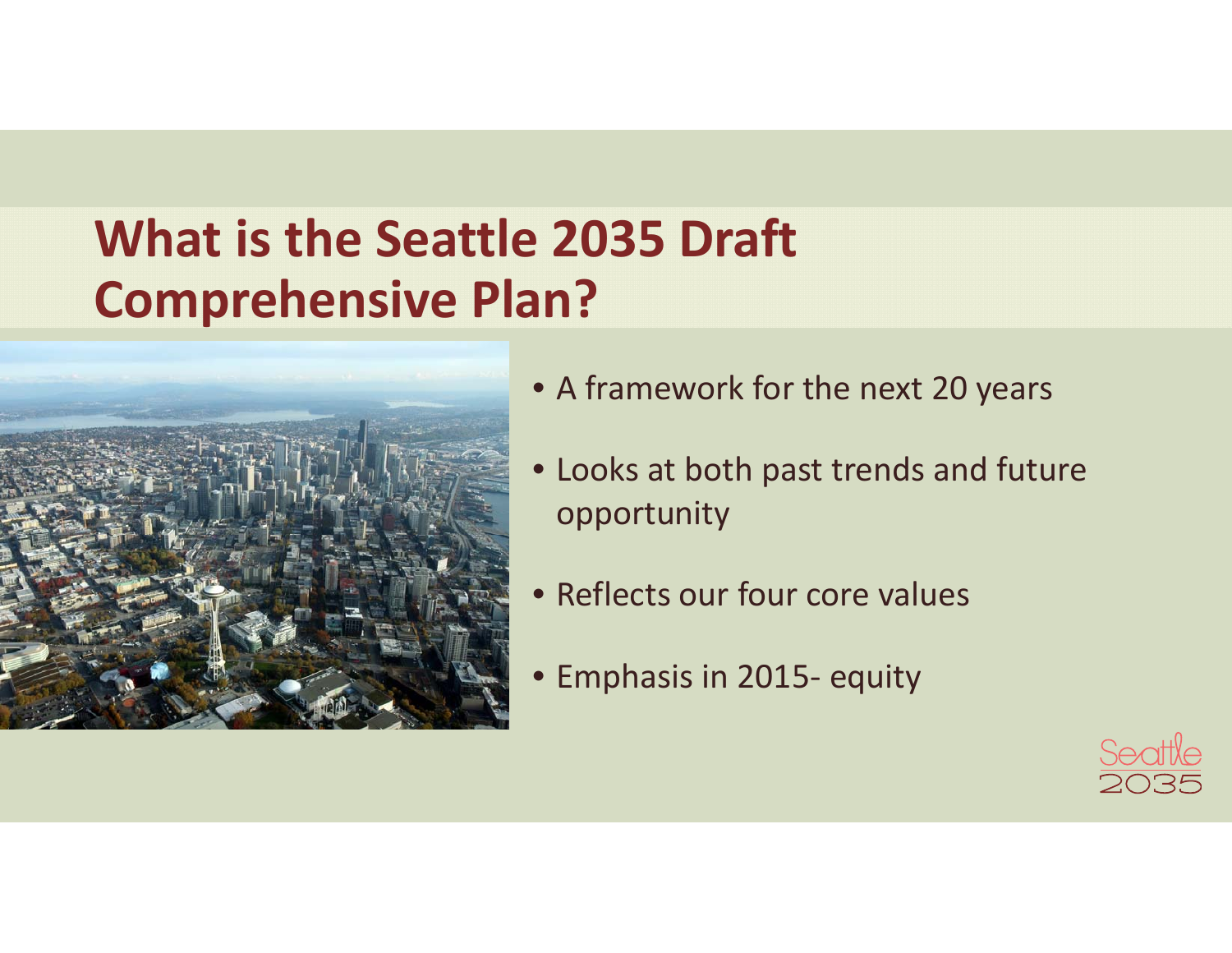### **Why we Plan**



#### **Four Core Values:**

**Community** ‐ connections between <sup>a</sup> diverse range of people and places

**Environmental Stewardship** ‐ protect and improve the quality of our global and local natural environment

**Economic Opportunity and Security** ‐ <sup>a</sup> strong economy and <sup>a</sup> pathway to employment is fundamental to maintaining our quality of life

**Social Equity** ‐ limited resources and opportunities must be shared; and the inclusion of under‐represented communities in decision‐ making

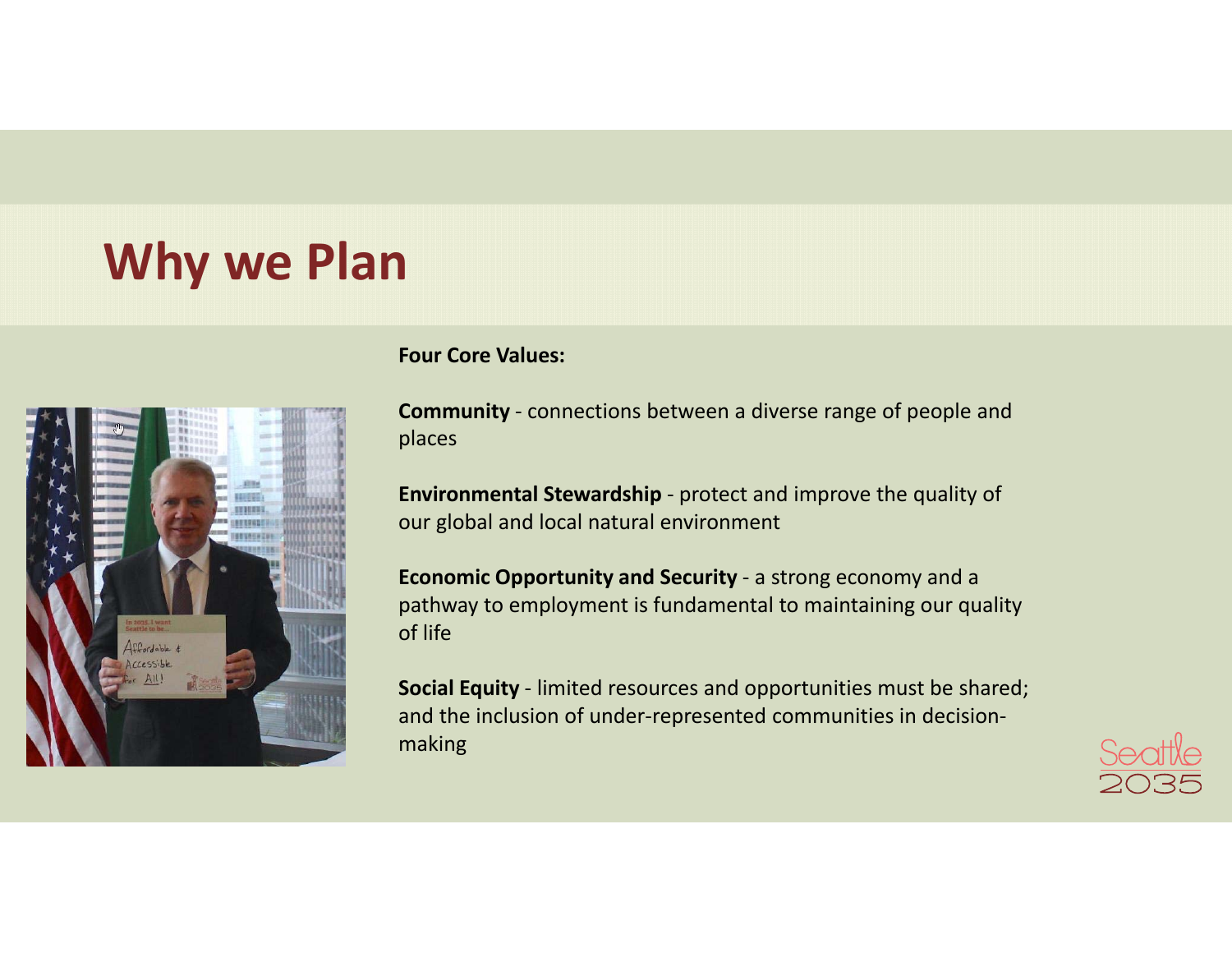# **What topics are covered in the Draft Plan?**

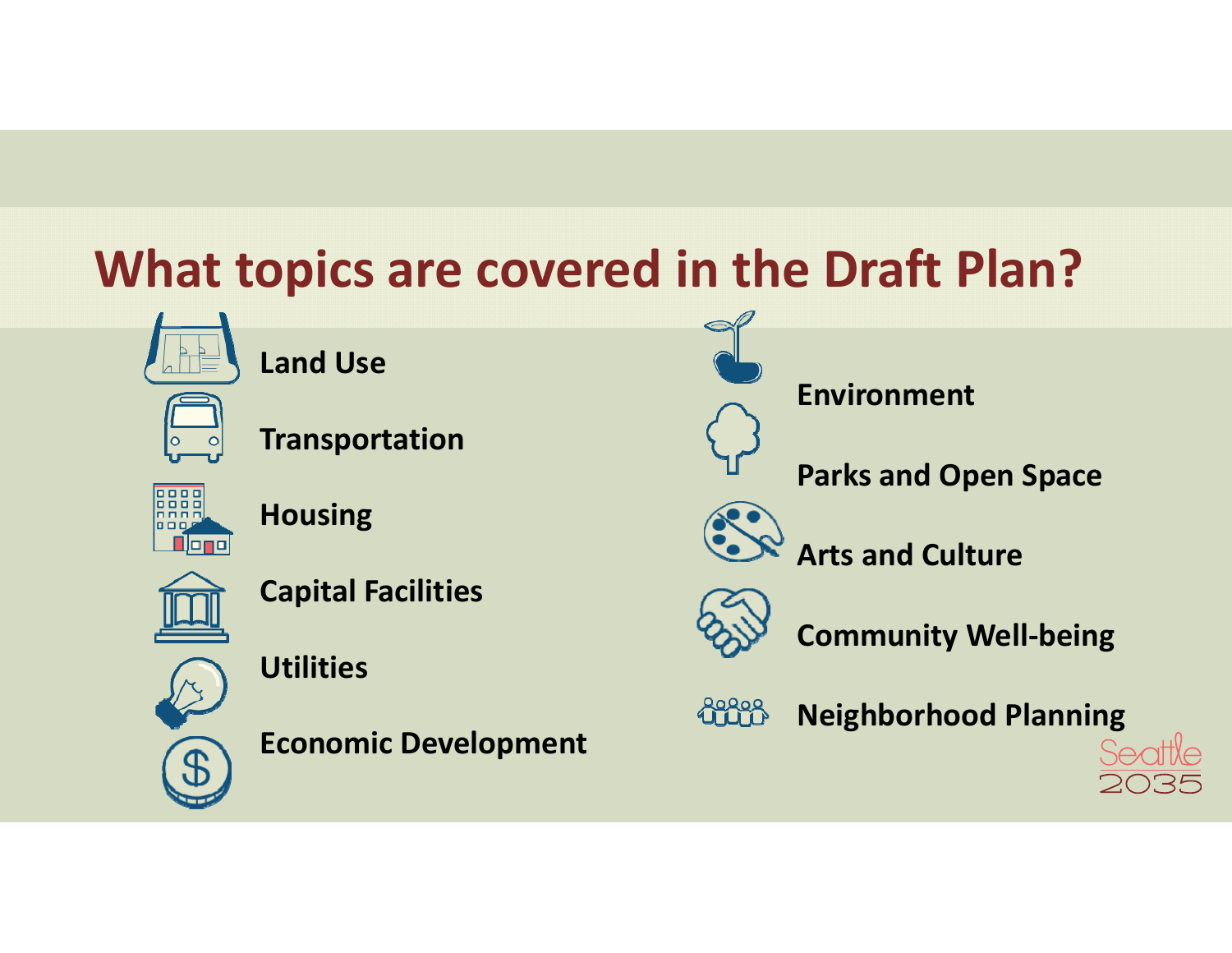## **What we've done so far…**

### **In‐Person Events**

- Over 1,700 people met with us in person
- 36 public meetings and events
- 32 presentations to stakeholders
- 9 meetings in historically underrepresented communities
- Briefings to the Seattle Planning Commission & City Council

### **Online**

- Followers: 2,400 email list, 925 Facebook and 609 on twitter
- 2,400 people visited the Draft EIS Online Open House
- 1,000+ comments on the Draft EIS and Equity Analysis
- 110 people participated in the Online Community Conversation

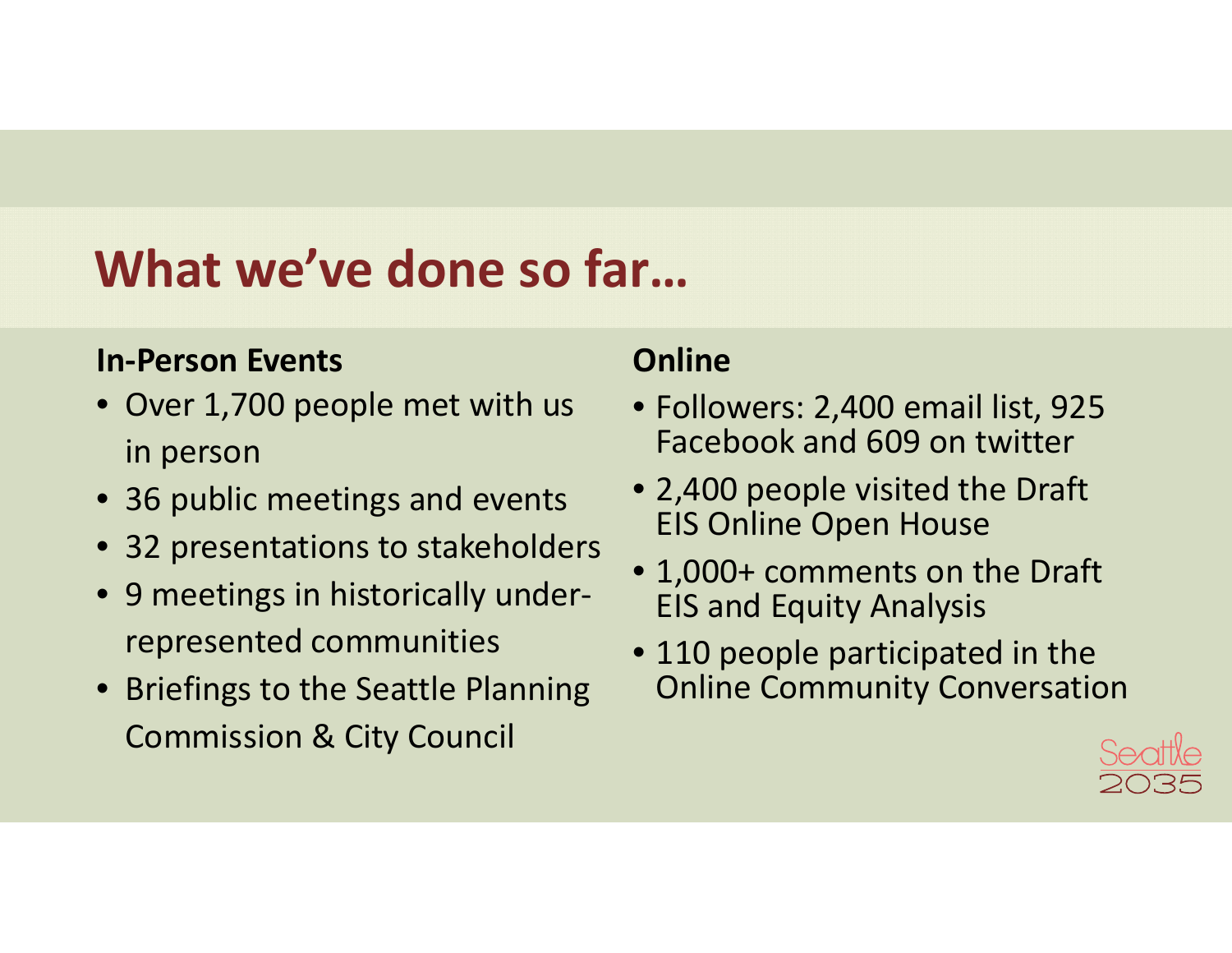# **What we heard so far**

| YOUR CITY, YOUR FUTURE                                     |
|------------------------------------------------------------|
| What is your BIG IDEA for Seattle in 2035?                 |
| Write it<br>ell us<br>much is happening<br>and being buiet |
| need to catchup<br>with <i>utilities</i> , parks,          |
|                                                            |

- More affordable housing
- Improved transportation
- Invest to support growth and reduce disparities
- Focus on race and social equity
- Prefer Alternatives 3 & 4, but concerns about displacement

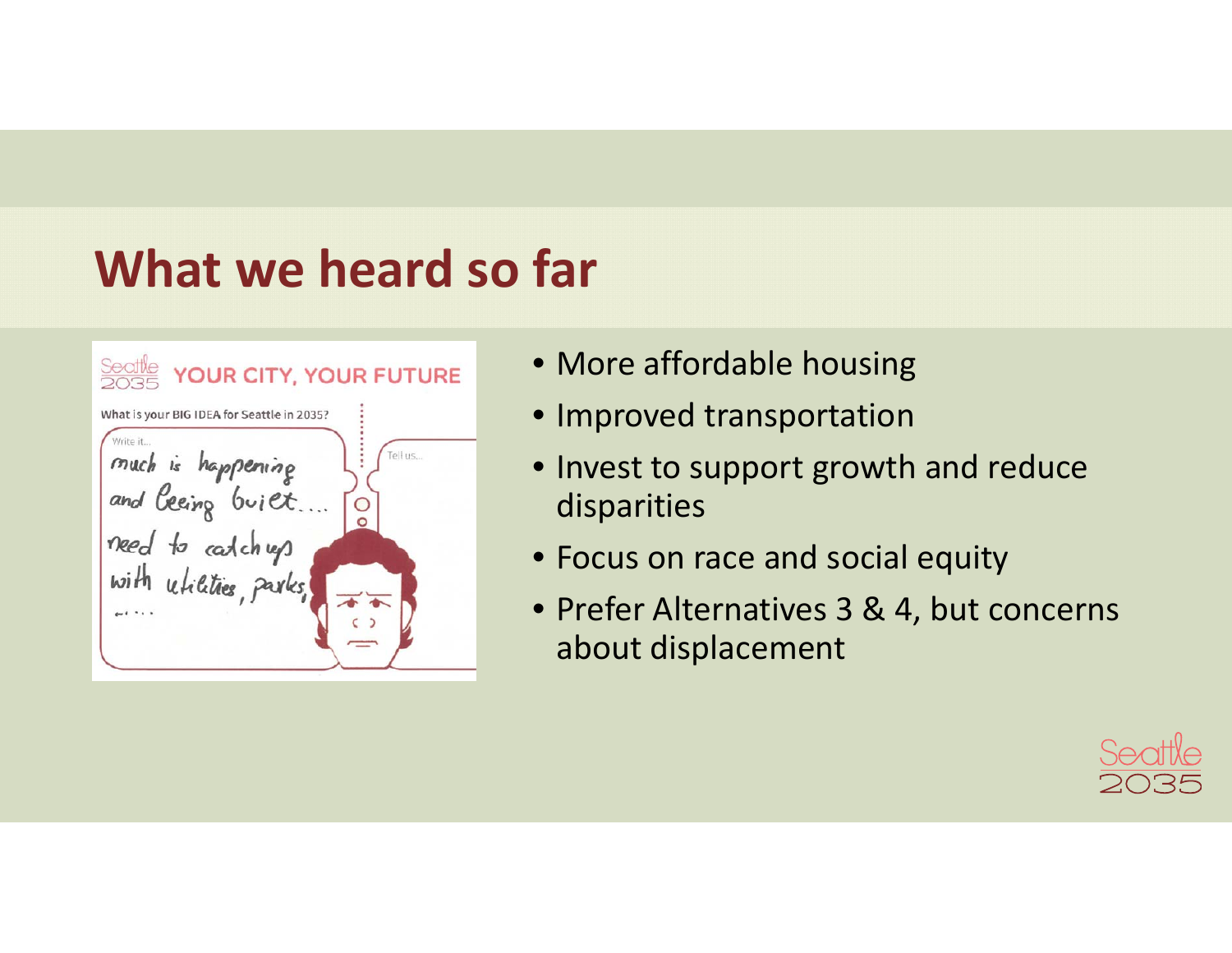## **What we are here to do tonight**

### Continue the conversation and give us your feedback which will inform the Mayor's plan

• Visit each station and complete your survey as part of your public comment

#### Stay Involved

**Online conversation:** seattle2035.consider.it



**Web:** 2035.seattle.gov

**Mail:** City of Seattle DPD, <sup>700</sup> 5th Ave., Suite 2000, PO Box 34019, Seattle WA <sup>98104</sup>